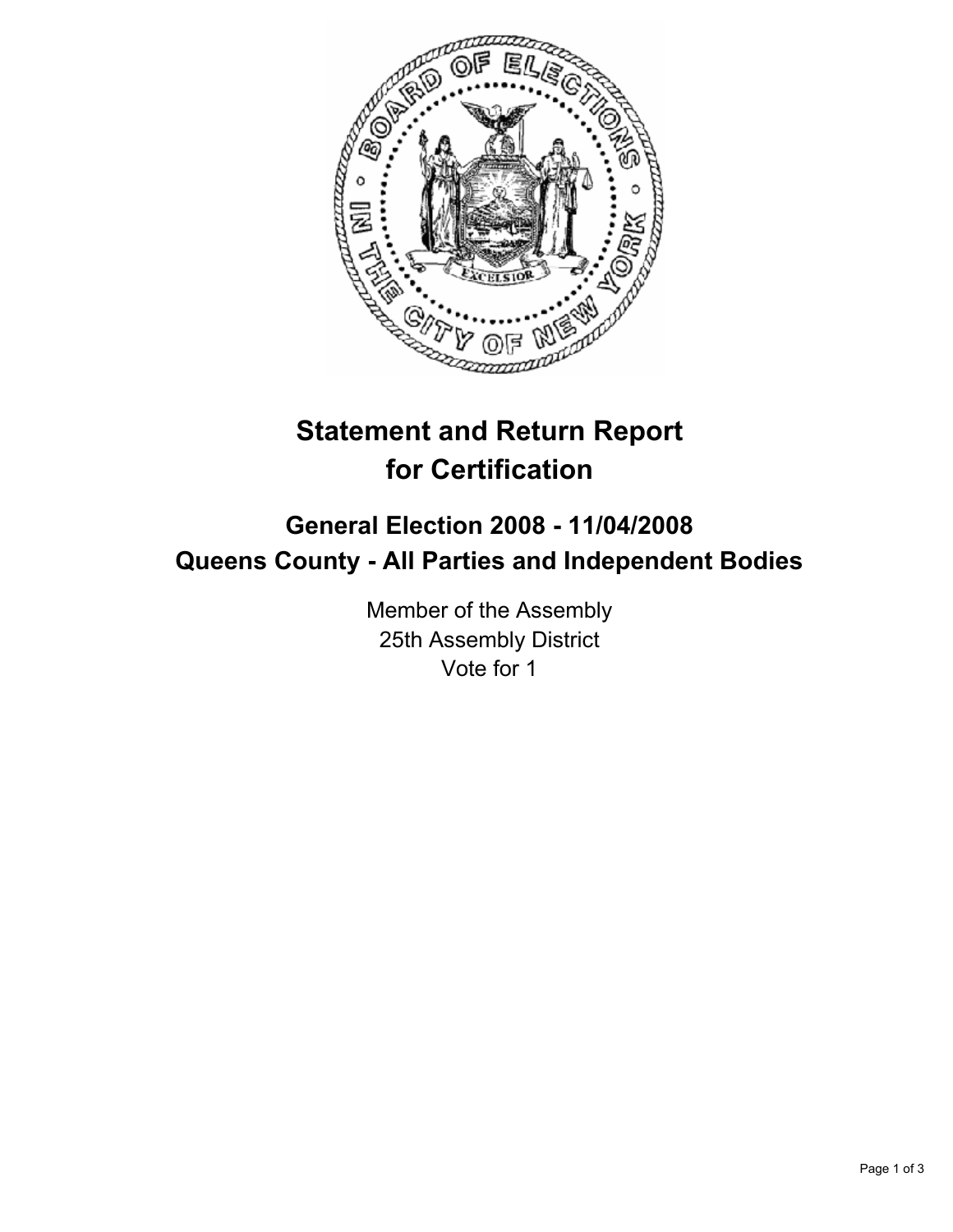

### **Assembly District 25**

| PUBLIC COUNTER                    | 29,859 |
|-----------------------------------|--------|
| <b>EMERGENCY</b>                  | 281    |
| ABSENTEE/MILITARY                 | 777    |
| AFFIDAVIT                         | 1,011  |
| <b>Total Ballots</b>              | 32,189 |
| RORY I LANCMAN (DEMOCRATIC)       | 16,598 |
| RORY I LANCMAN (WORKING FAMILIES) | 675    |
| <b>Total Votes</b>                | 17,273 |
| Unrecorded                        | 14,916 |
|                                   |        |